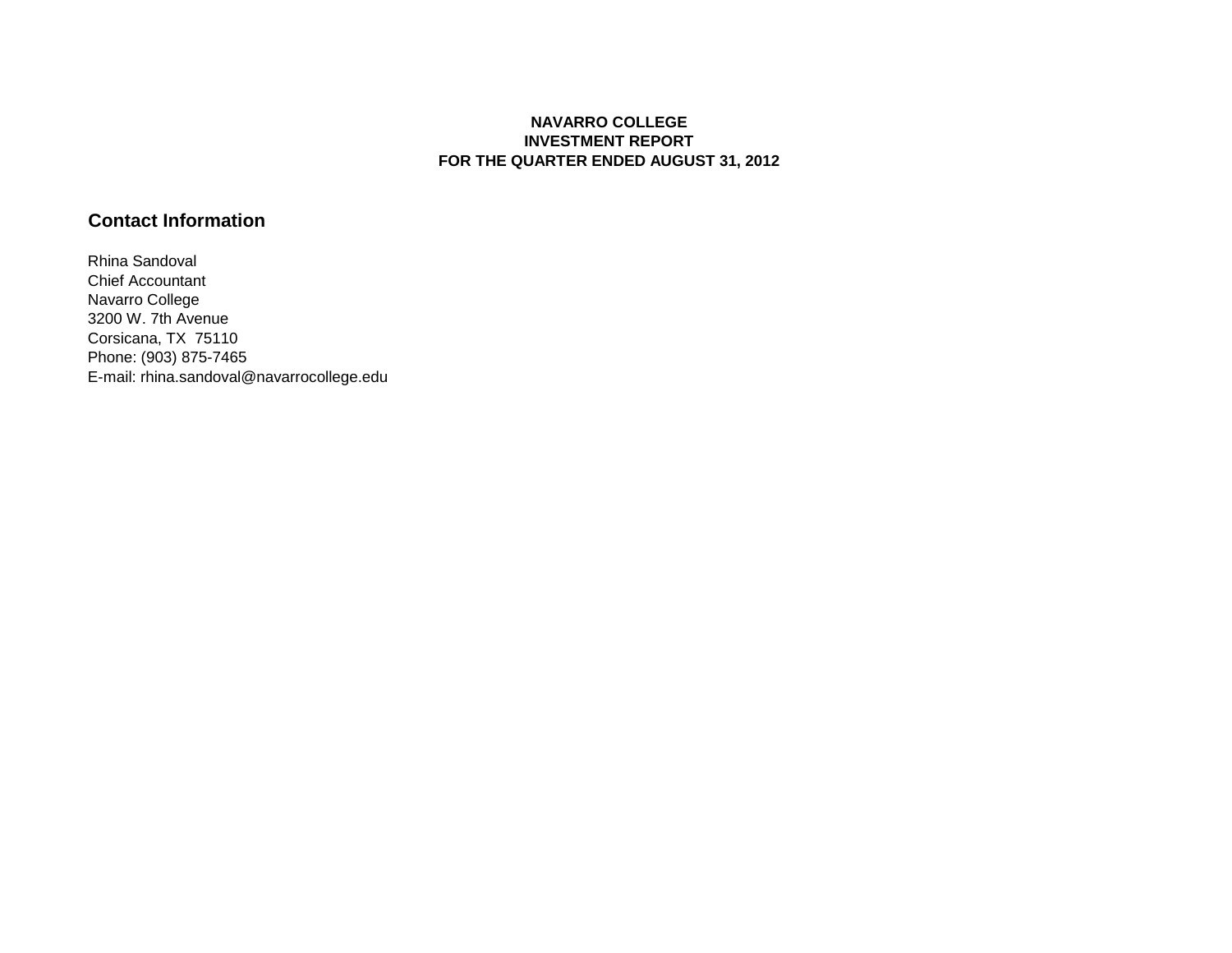### **NAVARRO COLLEGE INVESTMENT REPORT FOR THE QUARTER ENDED AUGUST 31, 2012**

| <b>TYPE OF INVESTMENT</b>                                                                                        | <b>BEGINNING</b><br><b>BOOK VALUE</b><br>05/31/12 | <b>ADDITIONS/</b><br><b>CHANGES</b><br><b>FOR PERIOD</b> | <b>ENDING</b><br><b>BOOK VALUE</b><br>08/31/12 | <b>BEGINNING</b><br><b>MARKET VALUE</b><br>05/31/12 | <b>ENDING</b><br><b>MARKET VALUE</b><br>08/31/12 |
|------------------------------------------------------------------------------------------------------------------|---------------------------------------------------|----------------------------------------------------------|------------------------------------------------|-----------------------------------------------------|--------------------------------------------------|
| <b>Certificates of Deposit</b>                                                                                   |                                                   |                                                          |                                                |                                                     |                                                  |
| Citizens National Bank-Henderson CD #677159 (Schol)<br>Due 08/01/2013 @ 1.190% Rate<br>Purchased 08/01/2011      | 250,000.00                                        |                                                          | 250,000.00                                     | 250,929.18                                          | 250,195.62                                       |
| State Farm - CD #1019063147 (Aux)<br>Due 10/01/2012 @.61000% Rate<br>Purchased 10/01/2011                        | 100,000.00                                        |                                                          | 100,000.00                                     | 100,408.35                                          | 100,562.43                                       |
| First Bank & Trust Co. - CD #5006220 (E&G)<br>Due 10/18/2012 @1.500% Rate<br>Purchased 10/18/2011                | 100,000.00                                        |                                                          | 100,000.00                                     | 100,928.77                                          | 101,306.85                                       |
| Prosperity Bank - CD #730010540 (E&G)<br>Due 10/24/2012 @ 0.400% Rate<br>Purchased 10/24/2011                    | 3,000,000.00                                      |                                                          | 3,000,000.00                                   | 3,004,208.22                                        | 3,001,249.32                                     |
| Community National Bank & Trust of TX - CD #1121587 (Schol)<br>Due 06/18/2013 @.20% Rate<br>Purchased 01/18/2012 | 640,000.00                                        |                                                          | 640,000.00                                     | 640,469.92                                          | 640,792.55                                       |
| <b>Subtotal</b>                                                                                                  | 4,090,000.00<br>\$                                | 0.00<br>\$                                               | \$<br>4,090,000.00                             | \$<br>4,096,944.44                                  | 4,094,106.77<br>\$                               |
| <b>U.S. Government Agency Securities</b>                                                                         |                                                   |                                                          |                                                |                                                     |                                                  |
| <b>Subtotal</b>                                                                                                  | 0.00<br>\$                                        | \$                                                       | \$<br>0.00                                     | - \$<br>0.00                                        | -\$<br>0.00                                      |
| <b>TOTAL</b>                                                                                                     | \$<br>4,090,000.00                                | \$<br>0.00                                               | - \$<br>4,090,000.00                           | 4,096,944.44<br>\$                                  | 4,094,106.77<br>- \$                             |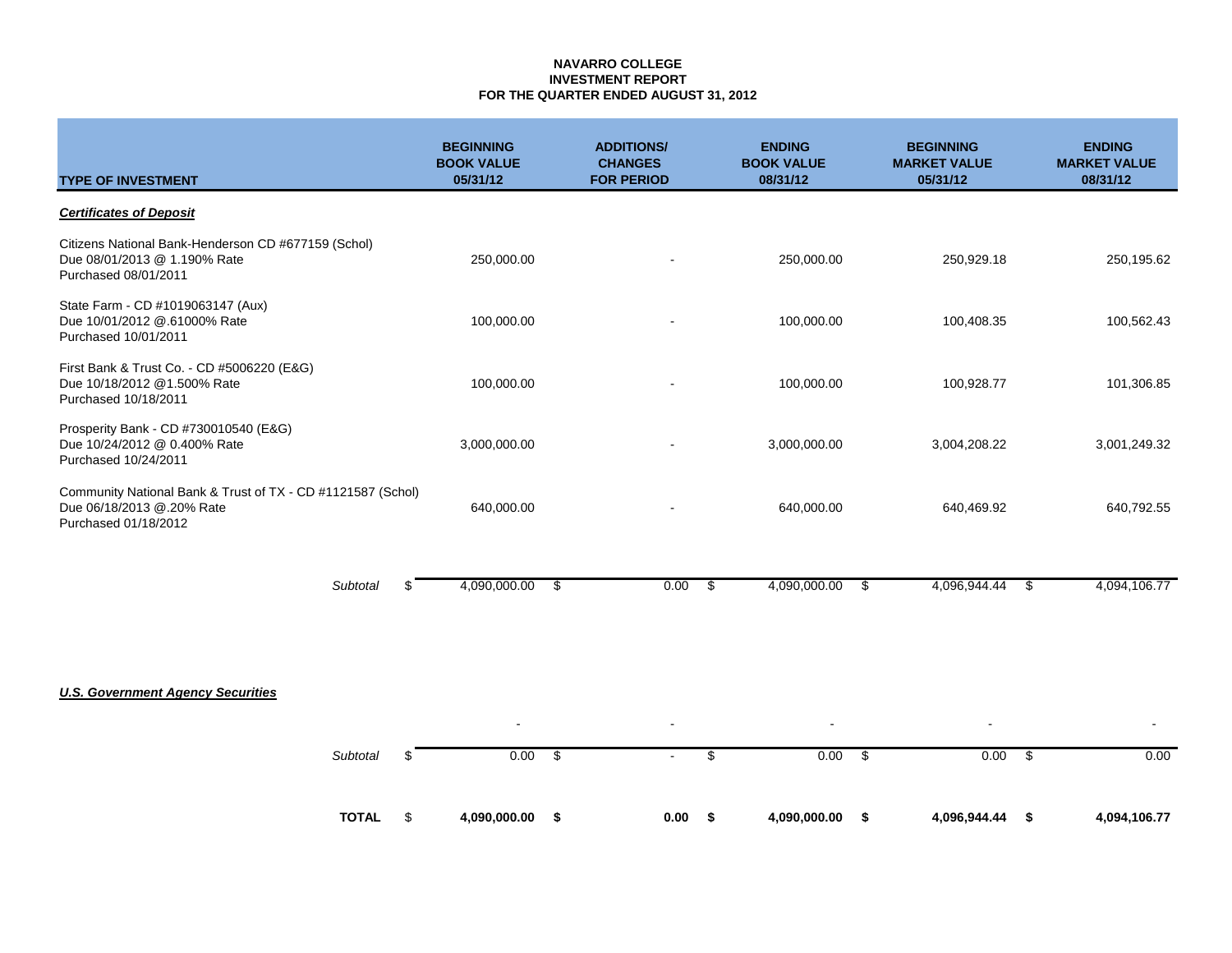### **NAVARRO COLLEGE INVESTMENT REPORT RECAP FOR THE QUARTER ENDED AUGUST 31, 2012**

#### **RECAP OF INVESTMENTS BY FUND**

| <b>TYPE OF INVESTMENT</b>                                                    | <b>ENDING</b><br><b>BOOK VALUE</b><br>05/31/12 | <b>Educational and</b><br><b>General Fund</b> | <b>Debt Service</b><br><b>Fund</b> | <b>Auxiliary</b><br><b>Fund</b> | Agency<br><b>Fund</b> | <b>Plant</b><br><b>Fund</b> | <b>Student</b><br><b>Financial</b><br><b>Aid Fund</b> |
|------------------------------------------------------------------------------|------------------------------------------------|-----------------------------------------------|------------------------------------|---------------------------------|-----------------------|-----------------------------|-------------------------------------------------------|
| First Bank & Trust Co. - CD #5006220                                         | 100,000.00                                     | 100,000.00                                    |                                    |                                 |                       |                             |                                                       |
| Community National Bank & Trust of TX - CD #1121587                          | 640,000.00                                     |                                               |                                    |                                 |                       |                             | 640,000.00                                            |
| Citizens National Bank - CD #677159                                          | 250,000.00                                     |                                               |                                    |                                 |                       |                             | 250,000.00                                            |
| State Farm - CD #1019063147                                                  | 100,000.00                                     |                                               |                                    | 100,000.00                      |                       |                             |                                                       |
| Prosperity Bank-CD#730010540                                                 | 3,000,000.00                                   | 3,000,000.00                                  |                                    |                                 |                       |                             |                                                       |
|                                                                              | 4,090,000.00 \$                                | 3,100,000.00 \$                               | $0.00 \text{ }$ \$                 | 100,000.00 \$                   | 0.00~\$               | $0.00 \text{ }$ \$          | 890,000.00                                            |
| August 31, 2012 Benchmark Rates:                                             |                                                |                                               |                                    |                                 |                       |                             |                                                       |
| <b>TexStar Local Government Investment Service</b>                           | 0.1326%                                        |                                               |                                    |                                 |                       |                             |                                                       |
| Rates and market values are from the August 31, 2012 The Wall Street Journal |                                                |                                               |                                    |                                 |                       |                             |                                                       |
| <b>Federal Funds Rate</b>                                                    | 0.1300%                                        |                                               |                                    |                                 |                       |                             |                                                       |
| Merrill Lynch Ready Assets Trust                                             | 0.0000%                                        |                                               |                                    |                                 |                       |                             |                                                       |
| Treasury Bill - 26 weeks                                                     | 0.1400%                                        |                                               |                                    |                                 |                       |                             |                                                       |
| Certificates of Deposit - Six Months                                         | 0.0000%                                        |                                               |                                    |                                 |                       |                             |                                                       |

We, the investment officers of Navarro College District, swear that, to the best of our knowledge, this report displays Navarro College's investment portfolio as of August 31, 2012. We further swear that transactions invol investment portfolio are in compliance with Navarro College's Investment Policy and Strategy and the provisions of the Public Funds Investment Act, Chapter 2256, and amendments of the Texas Government Code.

**Prepared by:** Date Investment Officer

Date Chief Accountant Date Investment Officer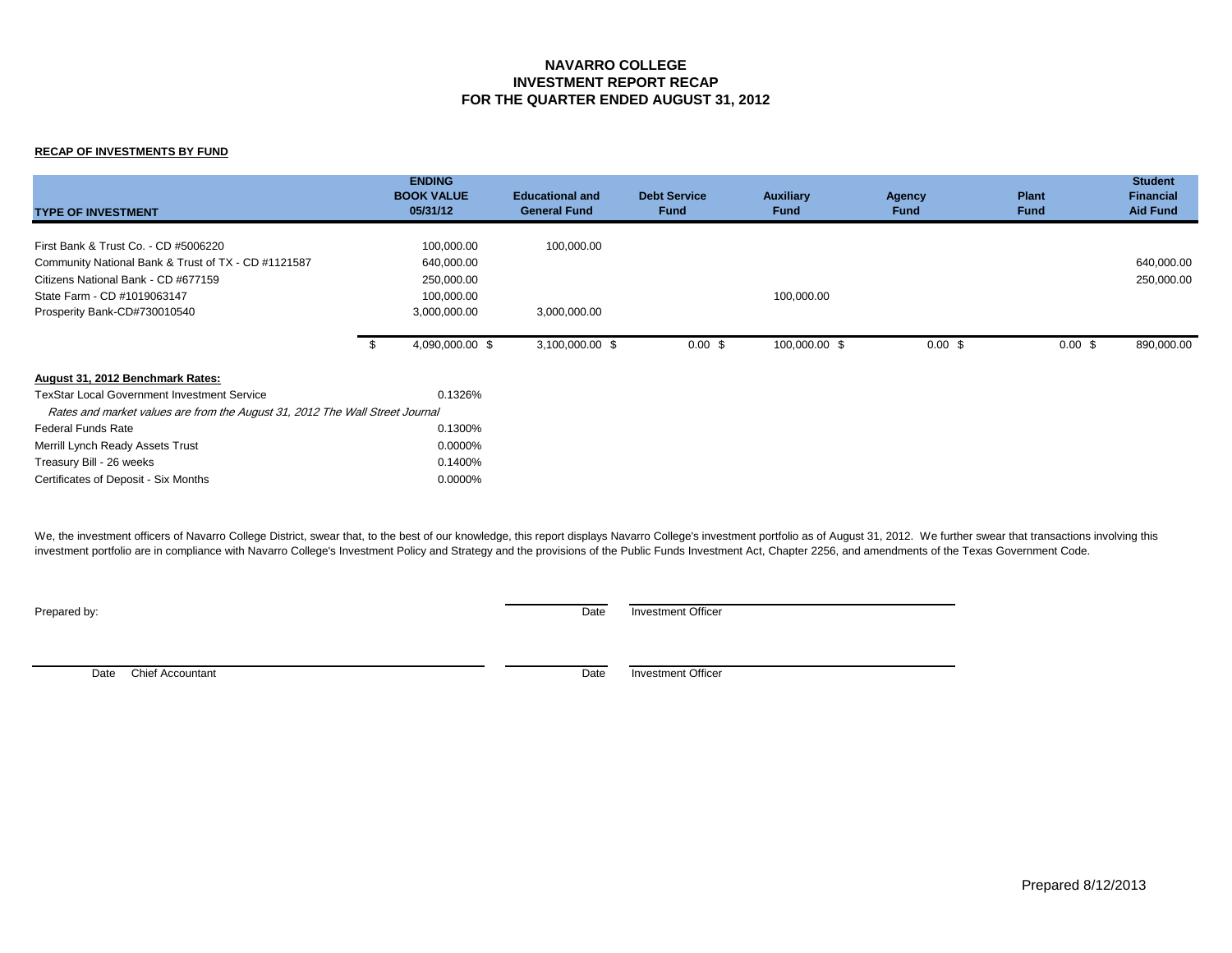# **NAVARRO COLLEGE INVESTMENT PORTFOLIO MATURITY SCHEDULE FOR THE QUARTER ENDED AUGUST 31, 2012**

| <b>MATURITY</b>    |    |                                  |  |                                  |   |                                 |  |                                 |  |                     |
|--------------------|----|----------------------------------|--|----------------------------------|---|---------------------------------|--|---------------------------------|--|---------------------|
| <b>Fiscal Year</b> |    | <b>1st Quarter</b><br>Sept - Nov |  | <b>2nd Quarter</b><br>Dec - Feb  |   | <b>3rd Quarter</b><br>Mar - May |  | <b>4th Quarter</b><br>Jun - Aug |  | <b>Total Amount</b> |
| 2012<br>2013       | \$ | ۰<br>3,200,000.00                |  | $\blacksquare$<br>$\blacksquare$ |   | $\blacksquare$<br>-             |  | $\blacksquare$<br>890,000.00    |  | 4,090,000.00        |
| <b>Total</b>       | \$ | $3,200,000.00$ \$                |  | $\blacksquare$                   | Ð | 0.00                            |  | 890,000.00 \$                   |  | 4,090,000.00        |